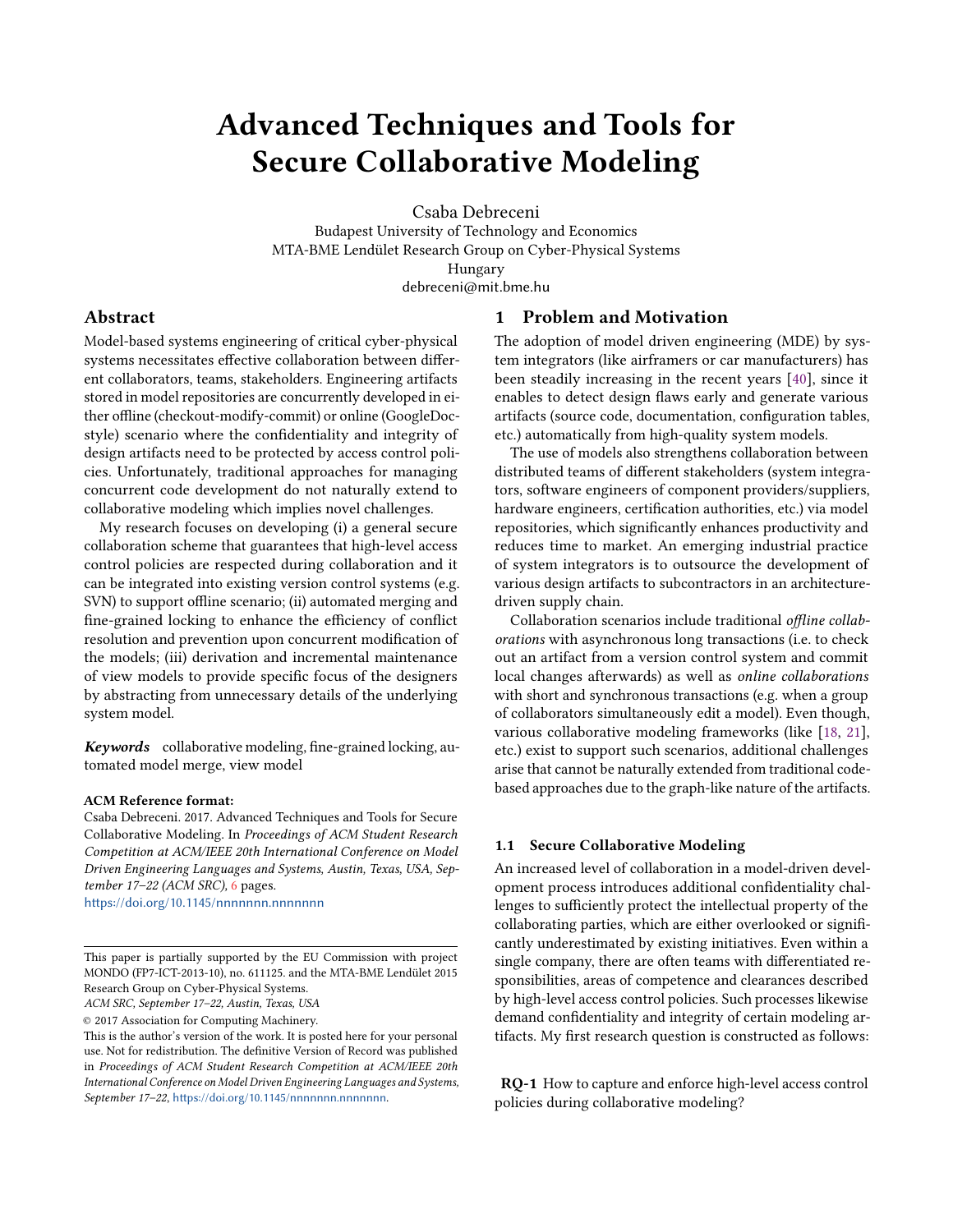#### 1.2 Conflict Prevention and Resolution

Enabling a high degree of concurrent edits for collaborators is required to make the traditionally rigid development processes more agile. The increasing number of collaborators concurrently developing artifacts increases the probability of introducing conflicts. Conflict avoidance techniques such as locks try to prevent conflicts by letting the users request that certain engineering artifacts should be made unmodified by all other participants for a duration of time. But it usually leads to unnecessary preventions (locks) which significantly limits the degree of concurrent development and does not scale with the increasing number of collaborating teams. Model merging aims to resolve the conflicts, but, it can be complex tasks as the interdependence within a model makes conflicts easy to introduce and hard to resolve. My second research question is the following.

<span id="page-1-0"></span>RQ-2 How to provide fine-grained prevention and automatized resolution strategies of conflicts?

#### 1.3 Bidirectional Synchronization of View Models

Views are key concepts of domain-specific modeling in order to provide specific focus of the system to the engineers with various knowledge and expertise by abstracting the unnecessary details of the underlying model. Usually, these views are represented as models themselves (view models), computed from the source model. On one hand, the efficient forward propagation of changes from the source model to the views is challenging, as recalculating the view from scratch has to be avoided to achieve scalability. On the other hand, the efficient backward propagation of complex changes from one or more abstract view models to the underlying source model is also a challenging task which requires to limit the propagation to a well-defined part of the source model. My third research question is as follows.

<span id="page-1-1"></span>RQ-3 How to derive and incrementally maintain view models and trace back complex changes to the underlying source models?

## 2 Preliminaries

## 2.1 Related Work

#### 2.1.1 Secure Collaborative Modeling

Traditional version control systems (like [\[3\]](#page-5-4)) adopt file-level access policies, which are clearly insufficient for fine-grained access control specifications. [\[18\]](#page-5-2) allows for role-based access control with type-specific (class, package and resourcelevel) permissions, but disallows instance level access control policy specifications. Access control is not considered in recent collaborative modeling environments like [\[4,](#page-5-5) [10,](#page-5-6) [21,](#page-5-3) [29,](#page-5-7) [30,](#page-5-8) [39\]](#page-5-9), or the tools developed according to [\[22\]](#page-5-10). [\[38\]](#page-5-11) provides fine-grained role-based access control for online collaboration but no offline scenario is supported, though. Both online collaboration and role-based access control with type-specific (class, package and resource-level) permissions

is provided in [\[18\]](#page-5-2), but no facility for instance level access control policy specifications. However, there is a pluggable access control mechanism that can specify access on the object level.

#### 2.1.2 Locking Support

The state-of-the-art locking techniques are the fragmentbased and object-based locks. Fragment-based locking requires that models are partitioned into storage fragments, e.g. files or projects and entire fragments can be locked at once. Object-based locking locks individual model objects (including their attributes and connections) which requires to inspect the structure of the model.

Existing collaborative modeling tools either lack locking support or implement rigid strategies such as fragment-based locking, or locking subtrees or elements of a specific type, which hinder effective collaboration. Most of offline collaborative modeling tools [\[2,](#page-5-12) [21,](#page-5-3) [27\]](#page-5-13), rely on traditional version control systems using file-based (same as fragment-based) locking with contributors committing large deltas of work. Model repositories [\[18,](#page-5-2) [39\]](#page-5-9), support both implicit and explicit locking of subtrees and sets of elements. These locks can prevent others from modifying elements to avoid conflicts. Online collaborative modelling frameworks [\[4,](#page-5-5) [10,](#page-5-6) [29,](#page-5-7) [38\]](#page-5-11), rely on a short transaction model: a single, shared instance of the model is concurrently edited by multiple users, with all changes propagated to all participants instantaneously. These approaches use timestamped operations to resolve conflicts or provide only lightweight lock mechanisms, e.g., explicit locks to certain elements.

#### 2.1.3 Conflict Resolution in Model Artifacts

Model comparison refers to identifying the differences between models. Based on its result, model merge synthesizes a combined model which reconciles the identified differences. My research focuses on three-way merge, which uses the common ancestor  $O$  of local copy  $L$  and remote copy  $R$  to derive the merged model M. To determine the changes executed on O, a comparison is conducted between  $O \leftrightarrow L$  and  $O \leftrightarrow R$ . The solution of merge M is obtained by applying a combination of changes performed either on  $L$  or  $R$  to the original model O.

Most approaches [\[6,](#page-5-14) [19,](#page-5-15) [20,](#page-5-16) [32,](#page-5-17) [34\]](#page-5-18) are semi-automated as they use a two-phase process: (i) first, they apply the nonconflicting operations and then (ii) let the user prioritize and select the operation to apply in case of two conflicting changes. This always results in a single solution due to the manual resolution by the user. In comparison, [\[11,](#page-5-19) [28\]](#page-5-20) resolve the conflicts automatically in different ways and offer several solutions.

#### 2.1.4 Incremental Maintenance of View Models.

View maintenance by incremental and live QVT transformations is used in [\[37\]](#page-5-21) to define views from runtime models.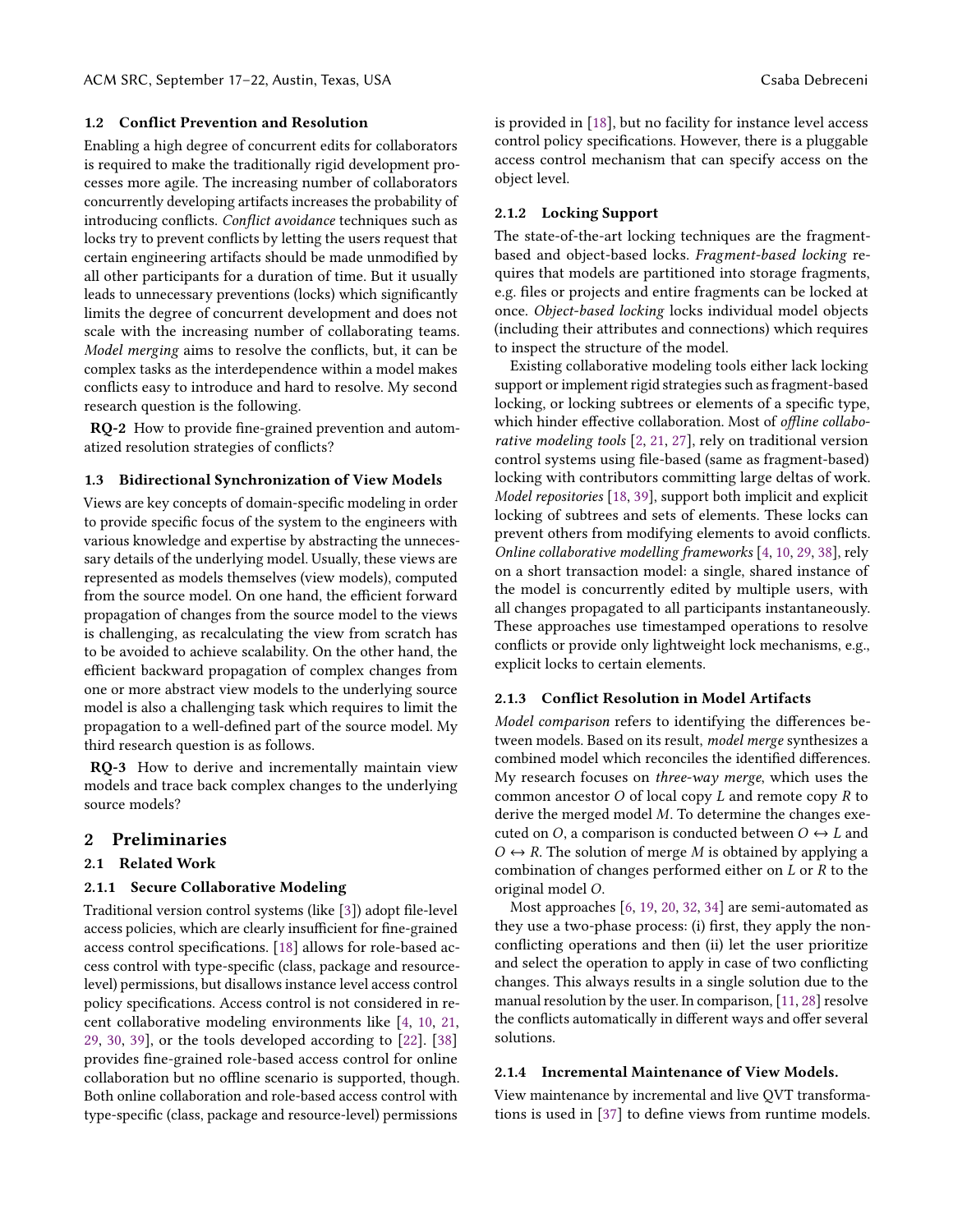The proposed algorithm operates in two phase, starting in check-only mode before an enforcement run, but its scalability is demonstrated only on models up to 1000 elements. [\[10\]](#page-5-6) allows the composition of multiple EMF models into a virtual model based on a composition metamodel, and provides both a model virtualization API and a linking API to manage these models. The approach is also able to add virtual links based on composition rules. In [\[41\]](#page-5-22), an ATL-based method is presented for automatically synchronizing source and target models. In [\[26\]](#page-5-23), correspondences between models are handled by matching rules defined in the Epsilon Comparison Language, but incremental derivation is not discussed.

## 2.1.5 Backward Propagation

For the backward propagation of changes, the use of traceability links is a well-accepted approach to define which part of the source model has to be updated upon a change on the target model. In [\[33\]](#page-5-24), these links are stored as a correspondence model where their maintenance is derived from the TGG rules. [\[31\]](#page-5-25) also specifies trace classes to facilitate and maintain traceability links. [\[23\]](#page-5-26) stores traceability links in Alloy[\[25\]](#page-5-27) as a bijective mapping. [\[7\]](#page-5-28) uses a weaving model that stores the traces of references between different models in the view, however all objects in the view model act as proxies to an object in the source model.

#### 2.2 Foundational Techniques

#### 2.2.1 Graph Patterns

A graph pattern represents structural constraints prescribing the interconnection between nodes and edges of given types extended with algebraic expressions to define attribute constraints. Pattern parameters are a subset of nodes and attributes representing the model elements interesting from the perspective of the pattern user. A match of a pattern is a tuple of pattern parameters that has the same structure as the pattern and satisfies all structural and attribute constraints.

## 2.2.2 Design Space Exploration

Design space exploration (DSE) aims to find optimal design candidates of a domain with respect to different objectives where design candidates are constrained by complex structural and numerical restrictions (e.g. described by graph pattern) and are reachable from an initial model by applying a sequence of exploration rules.

## 3 Overview of the Approaches

#### 3.1 General Secure Collaboration Scheme

Approach. In [\[5\]](#page-5-29), we proposed a query-based approach for modeling fine-grained access control policies, and we defined bidirectional model transformations to (i) derive filtered views (front models) for each collaborator from the original model (gold model) containing all the information and to (ii) propagate changes introduced into these views



Figure 1. MONDO Offline Collaboration - Architecture

back to a server in both online and offline scenarios. Access control policies consist of rules that allow, obfuscate or deny read and/or write permissions of model parts identified by graph patterns detailed in [\[13\]](#page-5-30).

In [\[14\]](#page-5-31), a collaboration scheme between the clients of multiple collaborators and exactly one server is described to support fine-grained access control in offline scenario. The server stores the gold models and the clients can download their specific front models. Modifications, executed by a clients, are submitted to the server and they are accepted if write permissions are successfully checked. Right after the submission, the changes are propagated to the other front model while read permissions are enforced. Finally, clients can downloaded their updated front models.

The scheme is realized by extending SVN[\[3\]](#page-5-4) using its hooks. The server and clients are realized as a gold repository and multiple front repositories, respecively. The gold repository contains gold models, but it is not accessible to collaborators. Each collaborator is assigned to a specific front repository containing a full version history of the front models. Change propagations are maintained between the repositories.

My contributions related to the fulfillment of  $RQ-1$ :

Contribution 1 I proposed a generic modeling language to capture fine-grained access control policies integrated into a provenly secure collaborative architecture.

- C1.1 Access Control Language. I proposed a rule-based access control language to describe high-level and finegrained policies in both online and offline scenarios. Rules may allow, obfuscate or deny read and/or write permissions of model parts identified by graph patterns[\[13,](#page-5-30) [14\]](#page-5-31).
- C1.2 Read and Write Dependencies. I analyzed read and write dependencies implied by high-level access control policies as read and write permissions of a model part may depend on other model parts implied by internal consistency rules [\[13\]](#page-5-30).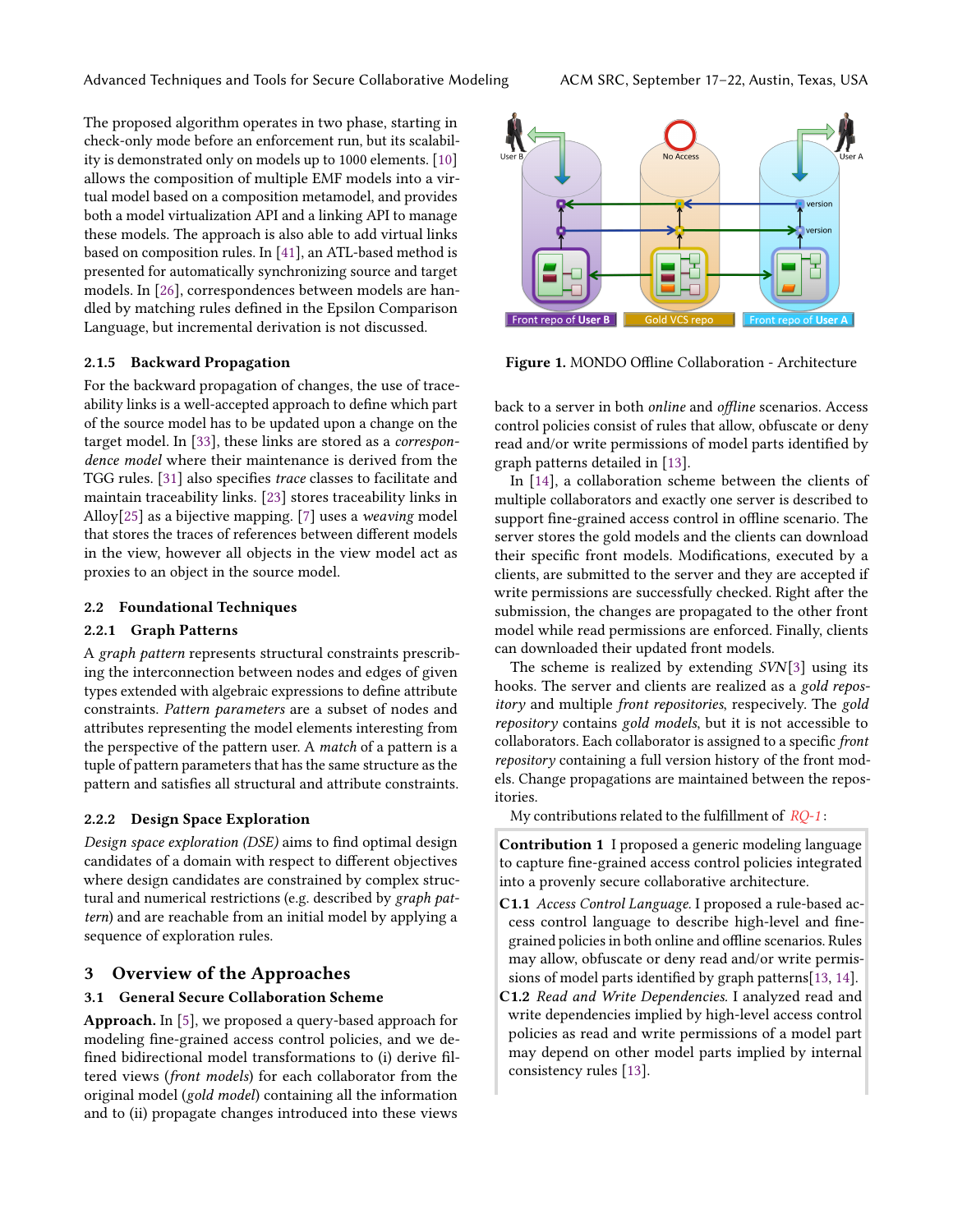- C1.3 Formalization of Transformation Rules. I formalized transformation rules to derive secure front models with respect to the read and write permissions [\[14\]](#page-5-31).
- C1.4 Secure Collaboration Scheme. I formalized a collaboration scheme as communicating sequential processes (CSP) to enforce high-level access control policies. I specified correctness criteria and proved the correctness of the scheme [\[14\]](#page-5-31).
- C1.5 Realization of Secure Collaboration. I realized the collaboration scheme in case of offline scenarios by extending an existing version control system to enforce finegrained access control while collaborators can use offthe-shelf tools [\[12,](#page-5-32) [14\]](#page-5-31).
- C1.6 Evaluation. I evaluated the scalability of the collaboration architecture on a case study of offshore wind turbine controllers [\[5,](#page-5-29) [12,](#page-5-32) [14,](#page-5-31) [24\]](#page-5-33).

The bidirectional transformation and the algorithm to derive effective permission based on the proposed language is the contribution of Gábor Bergmann whereas the concept of the common architecture to support both online and offline scenarios is the contribution of István Ráth.

Uniqueness. Our provenly correct collaboration scheme is able to enforce fine-grained access control policies of modeling artifacts over existing version control system in case of offline scenarios.

#### 3.2 Conflict Reduction and Handling

Approach. In our preliminary work [\[9\]](#page-5-34), we introduced the concept of property-based locking where collaborators request locks specified as a property of the model which need to be maintained as long as the lock is active. Hence, other collaborators are permitted to carry out any modifications that do not violate the defined property of the lock. In [\[15\]](#page-5-35), the realization of property-based locking strategy is proposed as a common generalization of existing fragment-based and object-based locking approaches. Complex properties are described as graph patterns to express structural (and attribute) constraints for a model where the result set, i.e. the matches of graph pattern, can be calculated by pattern matchers or query engines. Only those modifications are allowed that do not change the result set of a list of queries as depicted in [Fig. 2.](#page-3-0)

In [\[17\]](#page-5-36), we proposed DSE-Merge that exploits guided rulebased design space exploration (DSE) [\[1\]](#page-5-37) to automate the three-way model merge with an architecture depicted in [Fig. 3.](#page-3-1) Three-way model merge is applied to DSE problem where the *initial model* consists of the original model O and two difference models ( $\Delta L$  and  $\Delta R$ ); the goal is that there are no executable changes left in ∆L and ∆R; operations are defined by change driven transformation rules to process generic composite (domain-specific) operators; and constraints may identify inconsistencies and conflicts

<span id="page-3-0"></span>

Figure 2. Behavior of Property-Based Locks

<span id="page-3-1"></span>

Figure 3. Architecture of DSE Merge

to eliminate certain trajectories. The output is a set of solutions consisting of (i) the merged model  $M$ ; (ii) the set of non-executed changes  $\Delta L', \Delta R'$ ; and (iii) the collection of the deleted objects stored in *Cemeteru* deleted objects stored in Cemetery.

My contributions related to the fulfillment of  $RO-2$ :

Contribution 2 I proposed a fine-grained property-based locking technique to avoid conflicts and an automated three-way model merge technique to resolve conflicts.

- C2.1 Fine-grained Property-based Locking. I proposed a property-based locking technique as generalization of traditional fragment-based and object-based locking techniques which captures fine-grained locks as graph patterns and exploits incremental query engines to maintain and evaluate locks [\[15\]](#page-5-35).
- C2.2 Automated Model Merge using DSE. I proposed an automated three way model merge technique by adapting rule-based design space exploration to derive consistent and semantically correct merged models [\[1,](#page-5-37) [17\]](#page-5-36).
- C2.3 Realization of DSE-merge. I realized an infrastructure of automated model merge over EMF integrated into the Eclipse IDE [\[12,](#page-5-32) [17\]](#page-5-36).
- C2.4 Evaluation. I evaluated the scalability of the automated model merge and I compared the effectiveness of fine-grained property-based locking and traditional locking strategies for conflict prevention on a case study of offshore wind turbine controllers [\[15,](#page-5-35) [17,](#page-5-36) [24\]](#page-5-33).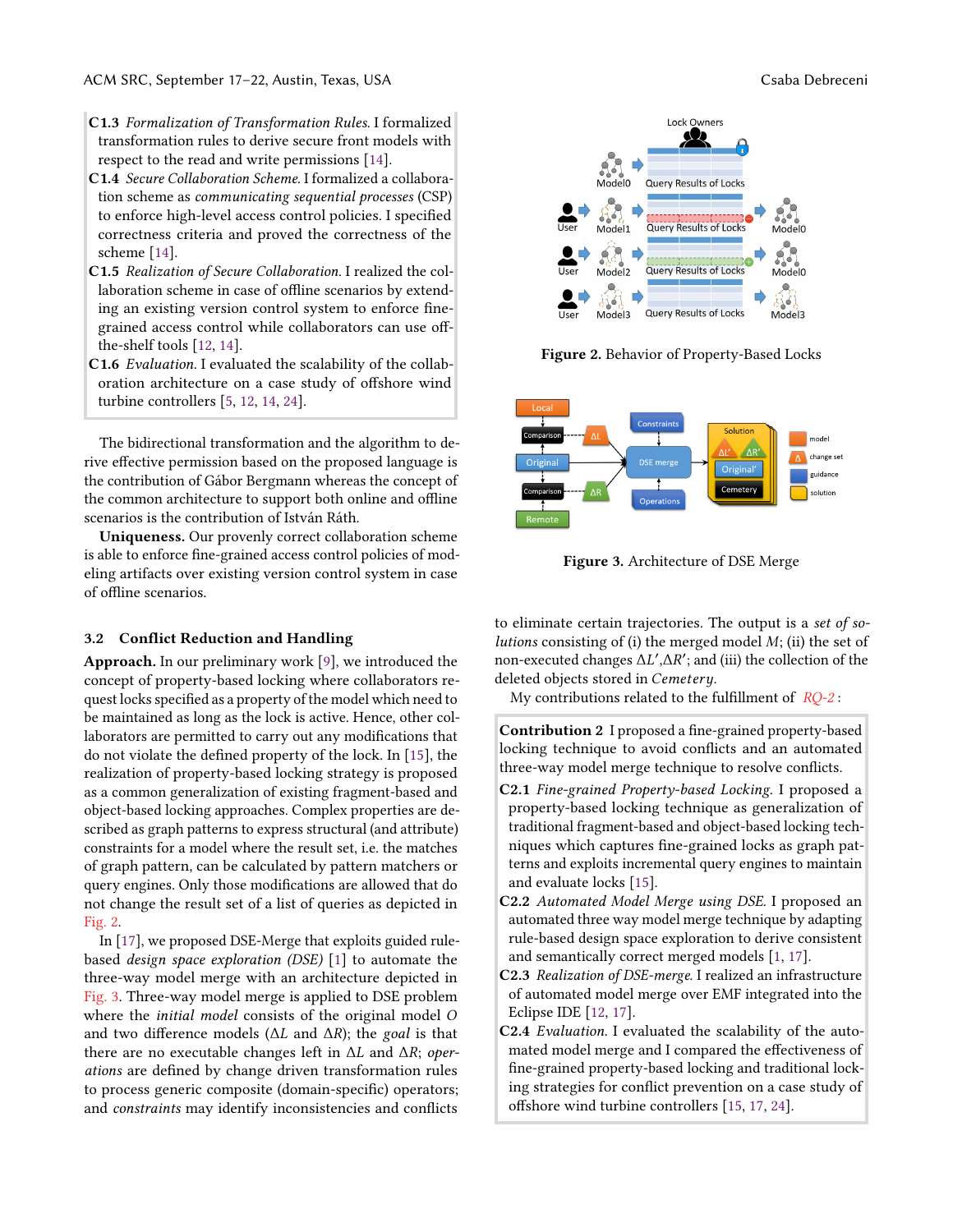

Figure 4. Overview of integration architecture

The novel concept of property-based locking has been carried out in a collaborative work [\[9\]](#page-5-34) where my contribution is the first adaption in a practical setting.

Uniqueness. Our property-based approach is general and can be used for both implicit locking of subtrees and set of elements or explicit locking of a certain element and its incoming and outgoing references. In addition it extends these lock types with the definition of properties to provide less restrictive locking for the collaborators.

The closest to our merge approach are [\[11\]](#page-5-19) and [\[28\]](#page-5-20), but we rely on state-based comparison, apply a guided localsearch strategy (vs. [\[28\]](#page-5-20)), detect conflicts at runtime and allow complex generic merge operations (vs. [\[11\]](#page-5-19)). Internally, we uniquely use incremental and change-driven transformations to derive the merged models. Finally, we reported scalability of merge process for models which are at least one order of magnitude larger compared to [\[11\]](#page-5-19) and [\[28\]](#page-5-20).

#### 3.3 Synchronization of View Models

Approach. In [\[16\]](#page-5-38), we introduced an approach where view models are conceptually equivalent to regular models and they are defined using a fully declarative, rule based formalism. Preconditions of rules are defined by graph patterns, which identify parts of interest in the source model. Derivation rules then use the match set of a graph pattern to define elements of the view model. Informally, when a new match of a query appears then the corresponding derivation rule is fired to create elements of the view model. When an existing match of a query disappears, the inverse of the derivation rule is fired to delete the corresponding view model elements.

View models derived by a unidirectional transformation are read-only representations, and they cannot be changed directly. To tackle this problem, we proposed an approach in [\[35\]](#page-5-39) to automatically calculate possible source model candidates for a set of changes in different view models as depicted on [Fig. 5.](#page-4-0) First, the possibly impacted partition of the source model is need to be identified by observing traceability links to restrict the impact of a view modification. Then the modified view models and the query-based view specification are transformed into logic formulae. Finally, multiple valid resolutions of the source model are generated using logic solvers corresponding to the changes of view models and the constraints of the source model.

My contributions related to the fulfillment of  $RO-3$ :

<span id="page-4-0"></span>

Figure 5. Overview of backward change propagation

Contribution 3 I proposed a novel technique of bidirectional synchronization of view models where the forward incremental synchronization is achieved by unidirectional derivation rules while the backward propagation of changes is generated using logic solvers.

- C3.1 Incremental Forward Synchronization. I formalized a fully forward incremental, unidirectional synchronization technique of view models allowing chaining of views where the object of view model depend on the match set of the precondition of derivation rules [\[16,](#page-5-38) [36\]](#page-5-40).
- C3.2 Change Impact Analysis. I analyzed the impact of changes in underlying source models in case of backward propagation. The impacted part is added to the logic solver as additional constraints to calculate minimally modified source model candidates [\[35\]](#page-5-39).
- C3.3 Realization of Forward Synchronization. I realized the incremental and forward view synchronization technique where elementary derivation rules are captured by graph patterns and the reactive synchronization process uses the Viatra Event-driven Virtual Machine (EVM) [\[16\]](#page-5-38).
- C3.4 Evaluation. I evaluated the scalability of the proposed approaches on case studies from the avionics and the health-care domain [\[16,](#page-5-38) [35,](#page-5-39) [36\]](#page-5-40).

The transformation of the preconditions described by graph patterns and the impacted parts to first order logic is the contribution of Oszkár Semeráth whereas my contributions are the impact analysis and the concept of using logic solver for backward propagation extended with impacted parts as additional constraints.

Uniqueness. Definition of a view model is unidirectional, while the forward propagation of the operation-based changes are live, incremental and executed automatically that also maintains explicit traces. At backward propagation, using partitioning as an additional input of the logic solver improves scalability issues and limits the impact of changes to a well-defined part of the source model.

#### Acknowledgement

I would like to thank my advisor, Daniel Varro for his guidance during my research. I would also like to express my gratitude to Istvan Rath, Gabor Bergmann, Oszkar Semerath and Akos Horvath as well as Marsha Chechik, Fabiano Dalpiaz, Jennifer Horkoff and Rick Salay along with numerous colleagues and co-authors for sharing their ideas.